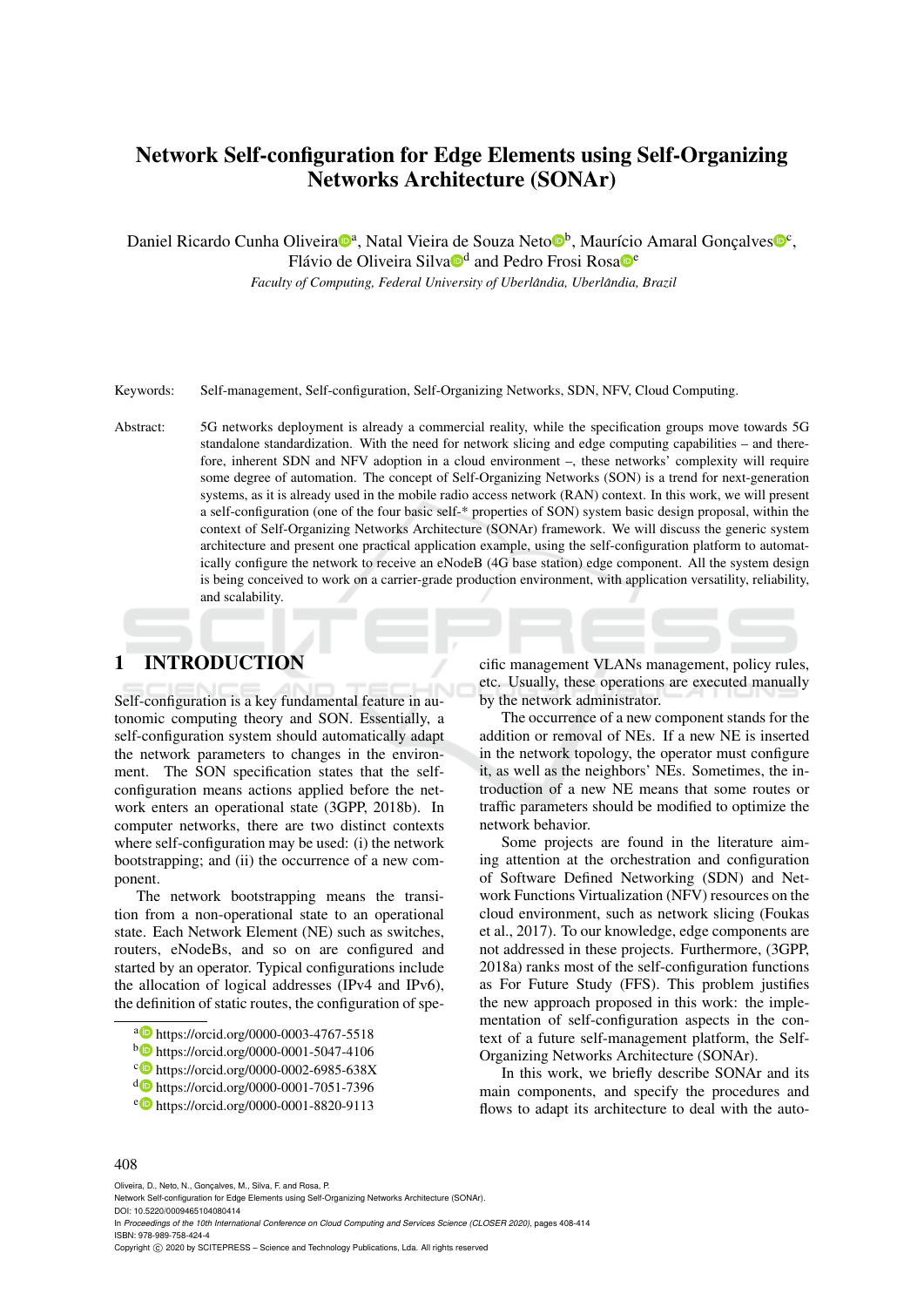nomic configuration when edge components are inserted on the network. As a use case, we will present the self-configuration case when an eNodeB (4G Base Station) is plugged into a specific network. By using our approach, network operators should connect the new edge components in a physical connection, while all configuration settings will be done automatically by SONAr platforms. Beyond the dynamic parameter settings, the self-configuration introduces an additional security mechanism: the self-configuration module will verify whether the new NE is allowed to get in the network topology.

The remaining of this paper is structured as follows. Section 2 gives some related work. Section 3 presents the self-configuration requirements in future networks and the SONAr model. Section 4 brings our proposed approach, and finally, Section 5 presents concluding remarks and future work.

### 2 RELATED WORK

Since 2001, IBM was already concerned about the increasing complexity of computer networks and the inherent difficulties to manage them, as well as the companies' OPEX increase with the need of highly specialized professionals to perform trivial tasks. (Ganek and Corbi, 2003) defines the basis and concepts for autonomic computing, including the four self-\* features (self-configuration, self-healing, selfoptimization, and self-protection) and their characterizations.

Project ANEMA (Autonomic Network Management Architecture) (Derbel et al., 2009) also defines a high-level architecture model for self-configuration and self-optimization in IP networks. It does not, although, addresses self-protection or self-healing features, as well as SDN/NFV capabilities, being restricted to regular IP networks with non-virtualized components.

(Atayero et al., 2014) presents a vision on selforganizing networks applied to 3GPP's Long Term Evolution (LTE). (3GPP, 2018b) is the 3GPP's technical specification (TS) that introduces the concepts and requirements for mobile network SON. The scope of this TS involves only self-optimizations and selfhealing, and it is limited to the Radio Access Network (RAN) 3GPP protocols.

(Neves et al., 2016) brings the SELFNET framework, an approach for autonomic management in NFV and SDN networks, mainly designed for 5G networks. Both SONAr and SELFNET have some mutual functions and may work together in the future since SONAr is not dependable on the network type – it was designed to work with NFV, SDN, and even legacy network elements.

Although many efforts to achieve a complete and comprehensive framework and architecture for Self-Organizing Networks, none is already finished and available. There are indeed a lot of requirements left unmet by the several projects in this regard.

### 3 BACKGROUND

In this section, a review of the ongoing telecommunications and computer networks is presented, along with the reasons that led us to consider selfconfiguration as an indispensable approach to work on these networks. First, we characterize the requirements of current and future networks and, subsequently, we bring the SONAr project where our proposed self-configuration functions are placed.

#### 3.1 The Need for Self-configuration

Future telecommunications and computer networks are supposed to satisfy new application requirements, such as high-volume traffic, Ultra-Reliable and Low-Latency Communication (URLLC), fault detection, etc (Chen et al., 2018). Current and new approaches (like IoT platforms, cloud computing and 5G networks) are expected to have capabilities to support those requirements (Barona López et al., 2017). In these cases, there are a vast number of network components to support billions of devices, as well as a large number of rules to satisfy the communication requirements. The new set of rules includes edge computing (enabled by cloud and fog computing) network slicing management (SDN), infrastructure orchestration (NFV), distributed resource management, and so on. It can be inferred that it is impossible to manage this complex environment manually.

The autonomic computing concept proposed by IBM (Ganek and Corbi, 2003) already predicted that future systems must have mechanisms to manage themselves autonomously. We believe that the autonomic computing era will arrive for computer networks with the introduction of 5G Standalone (5G SA) networks: with the fully virtualized and SDN enabled core network in cloud infrastructure, 5G will be prepared to deal with several different applications and requirements. The self-adaptation is crucial to achieving this idealization.

Autonomic computing is composed of the four mentioned fundamental features: self-healing, selfoptimization, self-protection, and self-configuration. The SONAr approach discussed in Section 3.2 deals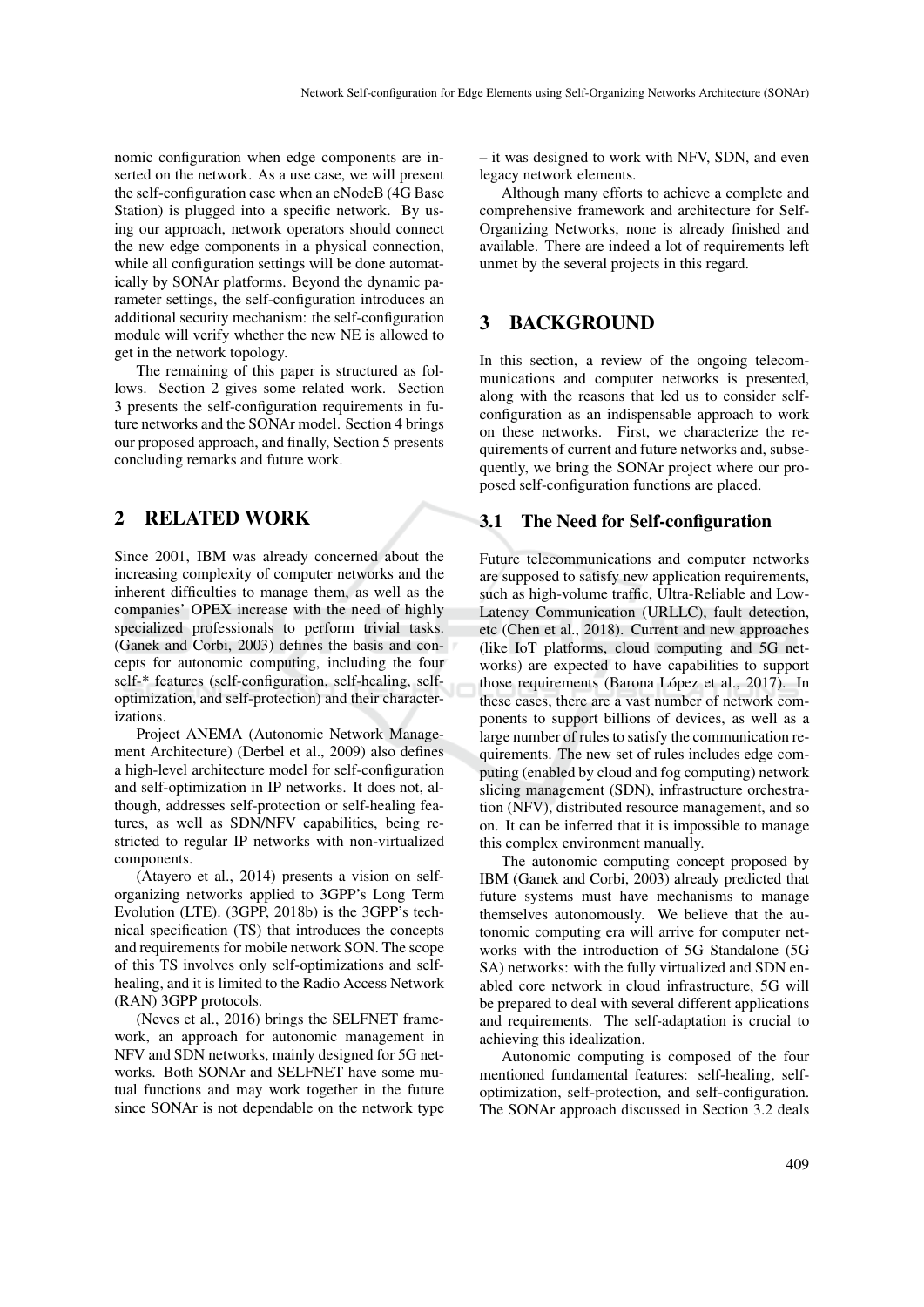with these four features. However, for this paper, the target is the self-configuration component. Computer networks will require self-configuration functions for several reasons:

- Man made configuration of too many NEs will require a great professional effort;
- Reliability issues due to manual configuration of a complex network;
- The high OPEX costs with professional services could be a disavantage to business;
- Security issues with unauthorized NEs plugged in the network;
- Network environments are changing too fast and, therefore, demands more intense number of interventions.

Within the configuration of a network, the edge NEs represent a special case. For many of them, such as mobile base stations, a specialized configuration have to be done, i.e. special VLANs with different forwarding policies and prioritization must be assigned for different packets types, as it will be seen in Session 4.3. It is not an obvious or natural configuration, as would be expected for regular NEs, such as switches or routers. Therefore, edge NEs require specialized treatment in the network self-configuration.

### 3.2 SONAr

The SONAr project aims to provide self-\* capabilities to computer networks. The first architecture release was designed as a platform that operates in SDN and NFV environments. However, the architecture is prepared to involve legacy networks and protocols as well, in a carrier-grade level of service.

Figure 1 shows the layered architecture design. The Client, Control, and Infrastructure layers hold NEs, SDN control components, NFV management components, and other Operations, Administrations, and Management (OAM) systems. All these mentioned elements are managed by the SONAr platform, which is composed of the Interface Layer, Management Layer, and Administration layer.

The Collector Entity (CoE) collects topology and metrics from the other layers. The Control Primitives Interceptor (CPI) intercepts management primitives in the Southbound Interface (SBI). The Network Service Broker (NSB) integrates with SDN controllers and NFV orchestrators to execute the platform decisions. The Network Event Manager (NEM) allows event-driven communication between the platform components. Finally, the Self-Learning Entities (SLE) and Self-Organizing Entities (SOE) consist of self-\* services.



Figure 1: SONAr Basic Design.

The Self-Healing Entity (SHE), the Self-Optimization Entity (SOE) and the Self-Protection Entity (SPE) are out of scope in this document. The SLE implements AI functions such as Machine Learning (ML) to predict the whole structure behaviour. The outputs from SLE may generate configuration tasks in the environment. The Self-Configuration Entity (SCE) is the key component in this role, where the services for network self-configuring are performed. The SCE utilizes the Network Database (NDB) to store topology information, settings, configurations applied, and other relevant information. Section 4 will describe the SCE in details.

## 4 SELF-CONFIGURATION PROPOSED ARCHITECTURE

In this section, we will present the system's general design, followed by a typical message flow explanation, then an example of application and, finally, the next steps of the work.

#### 4.1 General Design

The general design for the Self-Configuration Entity is shown on Figure 2.

From bottom-up, the Infrastructure Layer represents all the NEs that make up the network, including switches, routers, servers, and other NEs on edge, since the Client Layer is not represented here. These NEs may or may not be Virtual Network Functions (VNFs) running on an NFV platform, such as Open vSwitches deployed on a cloud environment. SDNC is the SDN Controller. In the diagram, we are assuming that all the NEs in the infrastructure layer are SDN compatible, i.e., they receive OpenFlow commands (or any other Southbound Interface protocol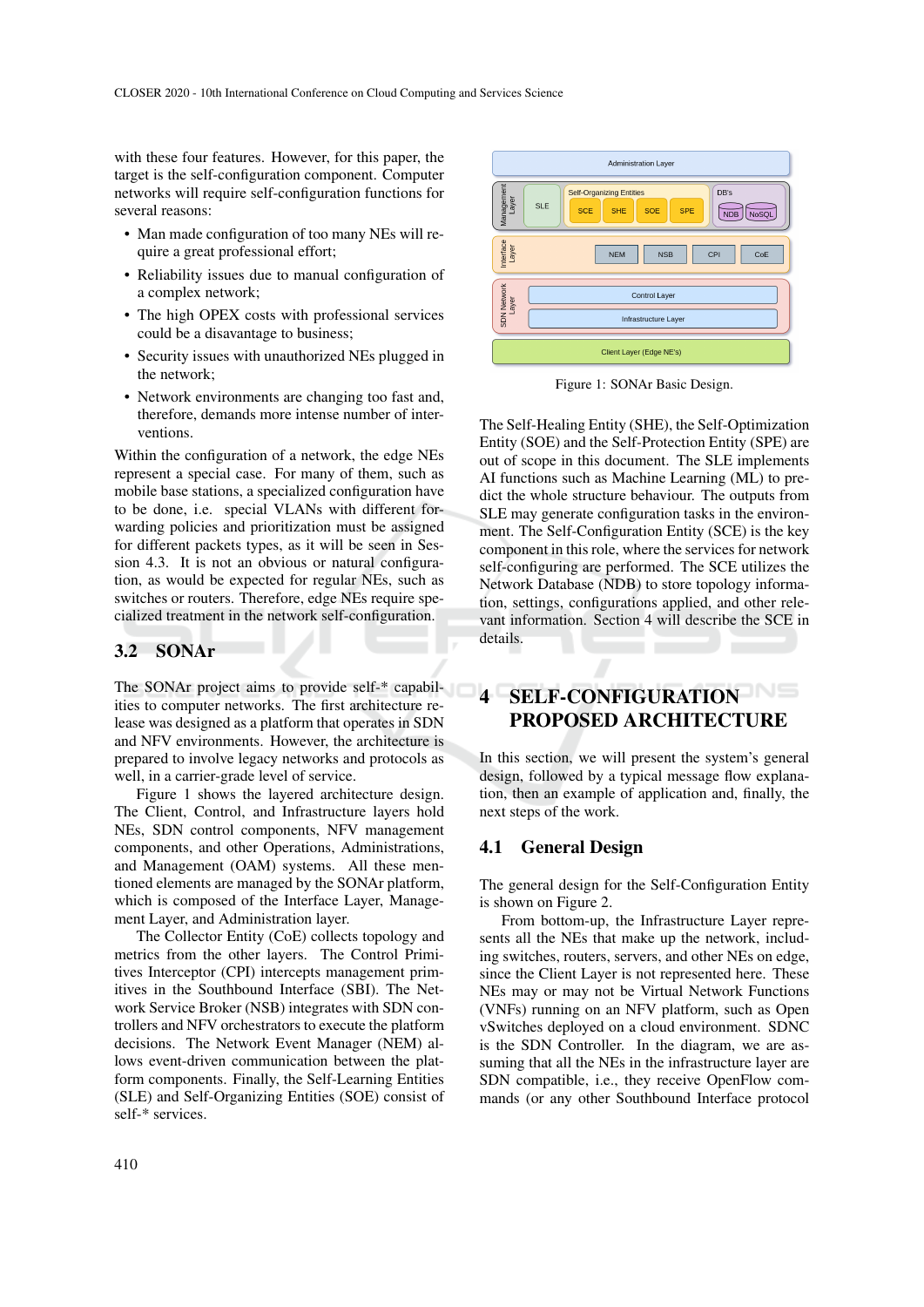

Figure 2: Self-Configuration (SCE) System Basic Design.

commands). In the case of a legacy non-SDN compatible NE, the commands will come from the NSB directly to the NE without passing through SDNC, as will be seen in the next sessions. In this particular case, the NE's proper syntax will be used, instead of the OpenFlow protocol.

CoE and CPI perform network monitoring. The first uses both the Autonomic Control Loop (ACL) and the Local Agent (LA) services to collect network information. ACL monitors the Infrastructure Layer and it's NEs periodically, while the LAs are internal agents inserted into the NEs that summarize data and send it to CoE. CPI is responsible for copying and parsing OpenFlow messages and searching for primitive metrics such as *ofpmp-port-stats*, for example.

NEM component receives the data collected by CoE and CPI and converts them into events, which are published in topics and made accessible to all other elements that subscribe to these topics. The Network Service Broker (NSB) is responsible for receiving messages from SCE, in addition to the other Self-Organizing Entities, and send either Northbound Interface (NBI) commands to the SDNC, or compatible commands directly to the NE in case of legacy one.

The Self-Learning Entities (SLE) will not be discussed here in details due to lack of space, but, in brief, it is responsible for providing AI-based mechanisms to overcome the absence of human intervention. It also subscribes to topics on NEM and receives information about the network, storing and retrieving them in/from the NoSQL Engine. Then it will evaluate improvements that will be implemented by all self-\* entities.

Finally, SCE is composed of several microservices

(ms) that will act together to provide the right configuration to the network. They are:

- SCE\_catalog-ms: this service subscribes to NEM's topics and becomes aware when a new edge NE is plugged in the network. Its function is to determine whether a new edge NE is in the authorized NE database and, if so, discover the type, vendor and version of this element;
- topology-ms: the function of this service is to build the topology between all the network components, including all the NEs and the SDN controller;
- path engine-ms: this service must calculate all paths between two nodes on the network, including the best path between a node and its controller;
- command parser-ms: identifies all the NEs in the path (discovered by path engine service) between the NE on edge and its final endpoint, matching them to the specific configuration syntax. More details of this procedure will be presented in the next subsection.

At last, NDB is where all the network information tables are stored, and the NoSQL Engine Database stores all metrics collected by SLE, involving a high volume of data storage.

In the next subsection, we will present a brief description of a typical message flow between these components when a generic edge NE is plugged into the network. TIONS

#### 4.2 Typical Message Flow Diagram

To describe the process of a typical network selfconfiguration, let's assume that an edge NE is plugged into the network for the first time. Figure 3 shows how the message flows between the SONAr and SCE components.



Figure 3: Self-Configuration Flow Diagram.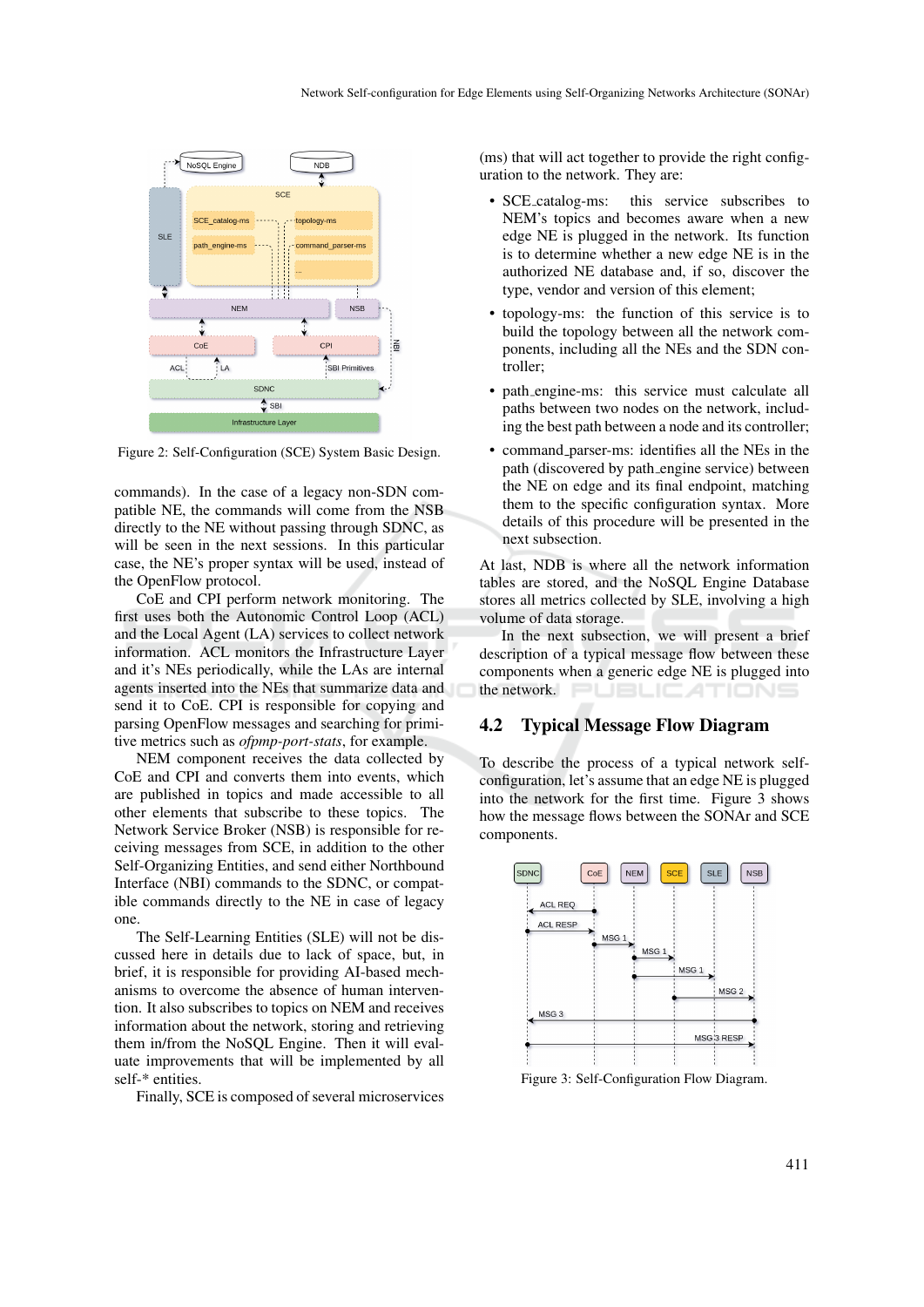First of all, CoE (through ACL) sends an update to NEM (MSG 1), informing that a new NE was detected. NEM publishes the event on a specific topic.

The service SCE Catalog, which subscribes to this NEM topic, receives the information that a new NE was plugged, and then it receives its MAC address (MSG 1). SLE component also gets this update, but its subsequent actions are out of the scope of this paper. Then SCE Catalog service consults the edge catalog.db table (on NDB) to verify if: (1) this specific MAC address exists and is authorized, providing an additional security measure against unauthorized network intrusion, and, if so; (2) retrieving the type and version of the NE. Then it starts the command parser service.

The command parser identifies every element between the NE on edge and its final destination NE (determined by path engine service), relating every SDN NE with their configuration syntax. For this, it uses both syntax.db, which contains the commands grammars for each NE network version for each edge NE type, and resources.db, a resource pool where the service may get available IP addresses, for example. It mounts the OpenFlow commands, for example, and send them to the NSB (MSG 2). The command field in syntax.db may be defined using any compatible format, but in this work, Jinja2 is being used as a template engine for describing the command's syntaxes.

Finally, NSB will send the configuration commands to the SDNC through the NBI (MSG 3). SDNC responds, acknowledging the execution of the commands. In case of legacy elements, NSB will send non-SDN proper configuration commands directly to these NEs.

In short, that is the primary communication flow between all components during the self-configuration process.

#### 4.3 Possible Applications

In this subsection, we intend to demonstrate a highlevel application example for the self-configuration procedures. We do not intend to enter specific Open-Flow details, mobile network-specific protocols or message analysis.

One typical application, presented here as an example, is the network self-configuration when an eNodeB is plugged into a switch connected to this network. We assume here that all the NEs are SDN compatible and an SDNC (not shown) is controlling all the elements and it uses OpenFlow protocol on SBI. Some of them may be, as mentioned before, Open vSwitches VNFs if part of the infrastructure is cloudified. Also, for simplification, the SONAr components are not represented in the diagram. Since a 4G eNodeB is considered for this example, the core elements may or may not be VNFs running on an NFV structure. The example network, in a simplified topology, is shown in Figure 4.

Just after the eNodeB is plugged on S1, the SDNC receives an OFPT HELLO message, and the following messages exchange will provide the SDNC with the eNodeB MAC address (as mentioned, the Open-Flow message flows will not be detailed here). Following that, the CoE will request network updates through ACL Request message and the SDNC will respond with an ACL Response, containing information about the new edge NE. CoE will then send a message to NEM informing about the network modifications, and NEM will update its topics with them.

SCE's SCE catalog service subscribes to this topic in NEM and, therefore, will receive the information about the new eNodeB. It will then consult the edge catalog.db table on NDB and verify if the eNodeB is an authorized element on the network. Assuming it is, it will retrieve from edge catalog the type and version of the component, using the MAC address as the key. In this case, it should return something like "eNB vendorXXX version2.3.8.001c", for example. The path\_engine service calculates the best route from S1 to the final IP destinations. In this case, there are four IP destinations for the packets from and to the eNodeB: control messages should be forwarded to Mobility Mobile Entity (MME), management messages will go to the NE Manager, user plane messages shall be sent to the Enhanced Packet Core (EPC) and, finally, the sync packets should go to the Clock Server. In traditional networks, this configuration is done by manually setting and configuring four VLANs in each element in the path from S1 to S6.

The path engine service determines that the best route from the eNodeB and the packet's destination should be S1-S2-R1-R2-S6. Therefore, these five elements should be configured. Notice that the redundancy path S1-S5-S4-S3-S2-R1-R2-S6 will not be set, since the self-healing service should treat all the network failures, sometimes in a predictive way. In case of a broken link, SHE should call SCE to reconfigure the new path, but this procedure is also out of the scope of this paper.

The command parser service is then started and receives the element type information, together with the NEs that shall be configured. In order to do this, it fetches the syntax.db table from the NDB (which relates the edge element type and the NEs types to the command syntaxes) and mounts the command sequences for S1, S2, R1, R2, and S6 elements, also using the resources.db table, when additional parame-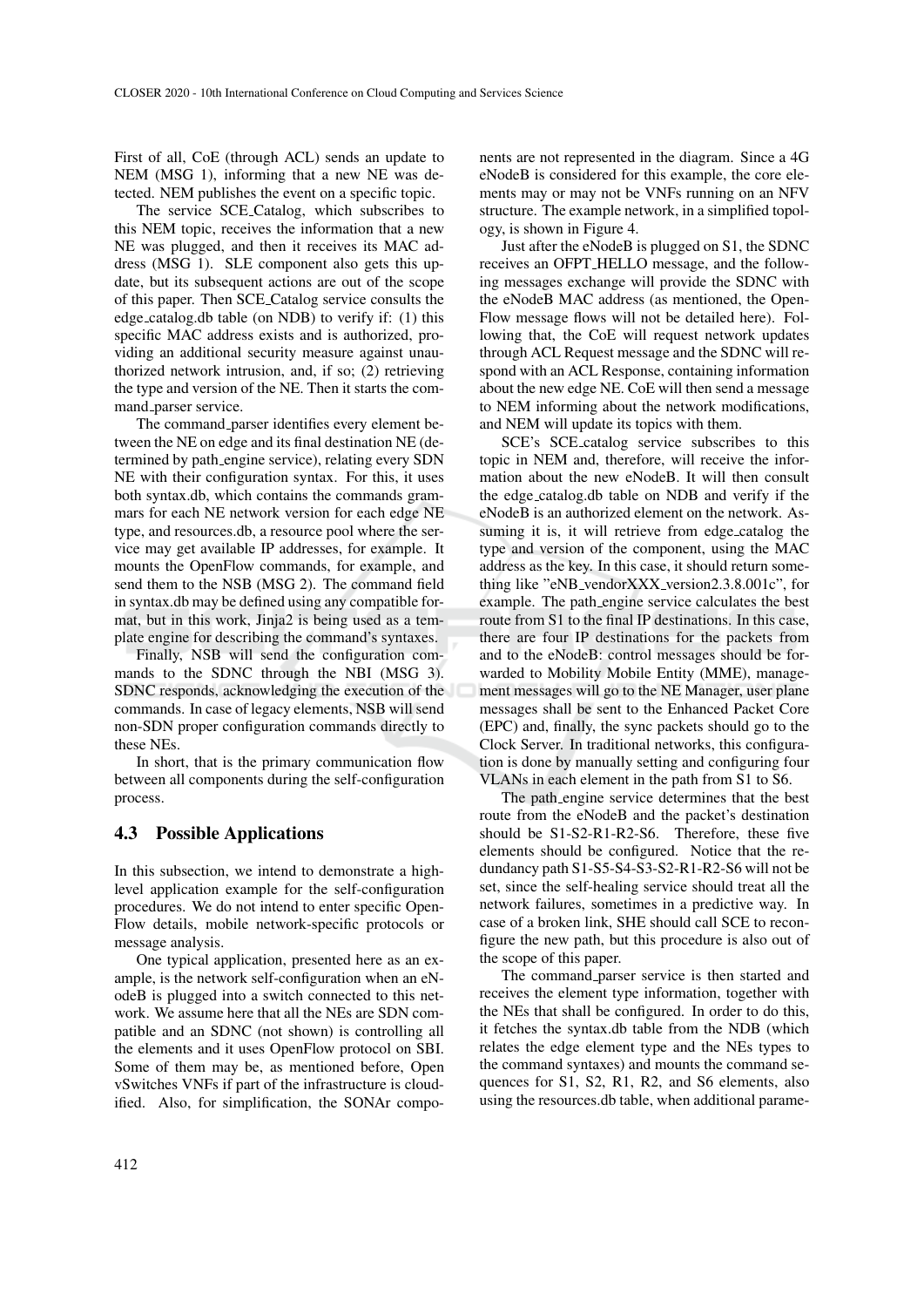

Figure 4: Example of Self-Configuration Application.

ters are needed. Next, command parser service sends the command sequences to the NSB. NSB then sends the commands to the SDNC, who will, ultimately, create all the flows and other configurations (such as policy rules) for each element. The use of OpenFlow protocol makes it relatively simple to assign specific flows entries for a particular packet, given an IP destination.

At last, SDNC returns a response to NSB, acknowledging that the commands were successful accepted and implemented on all NEs.

One last remark, the self-configuration platform does not configure the edge NE itself, i.e., in the example, it does not input any specific parameter to the eNodeB, such as Public Land Mobile Network (PLMN), Radio Resource Control (RRC) or Radio Link Control (RLC) paramaters, etc. The selfconfiguration platform only acts on the access (L2) and transport (L3) network, preparing it for the already configured eNodeB, which has to be done in a separate process (manually or not).

#### 4.4 Next Steps

Both self-configuration module and SONAr as a whole still require some work, which is ongoing. For SONAr, many of the components are already developed and working, such as NEM, NSB, CoE, etc. The network bootstrap procedure is functional. Some of

the Self-Organizing Entities are currently being developed, in special SCE and SHE. The SLE components also need to be improved, as some of them still make analytic decisions based on simple statistics trends, instead of more complex and efficient AI techniques.

SCE is currently under construction. The services path engine and topology are already implemented and working, but SCE catalog and command parser are still to be coded and tested.

All the architecture is being developed and tested in a virtual environment based on GNS3 software. This allows us to make adjustments to the system and simulate both traditional and NFV applications. A partnership with a local operator will enable tests to on the real environment, using its lab with physical and virtual network elements.

## 5 CONCLUSION

In this work, we have proposed a self-configuration platform model, within the context of the SONAr system. We have shown SONAr underlying architecture and, in particular, the Self-Configuration Entity, which will perform the (preferable, but not exclusively) SDN/NFV network configuration automatically. We have presented the main components on the interface layer (NEM, NSB, CPI, and CoE) and man